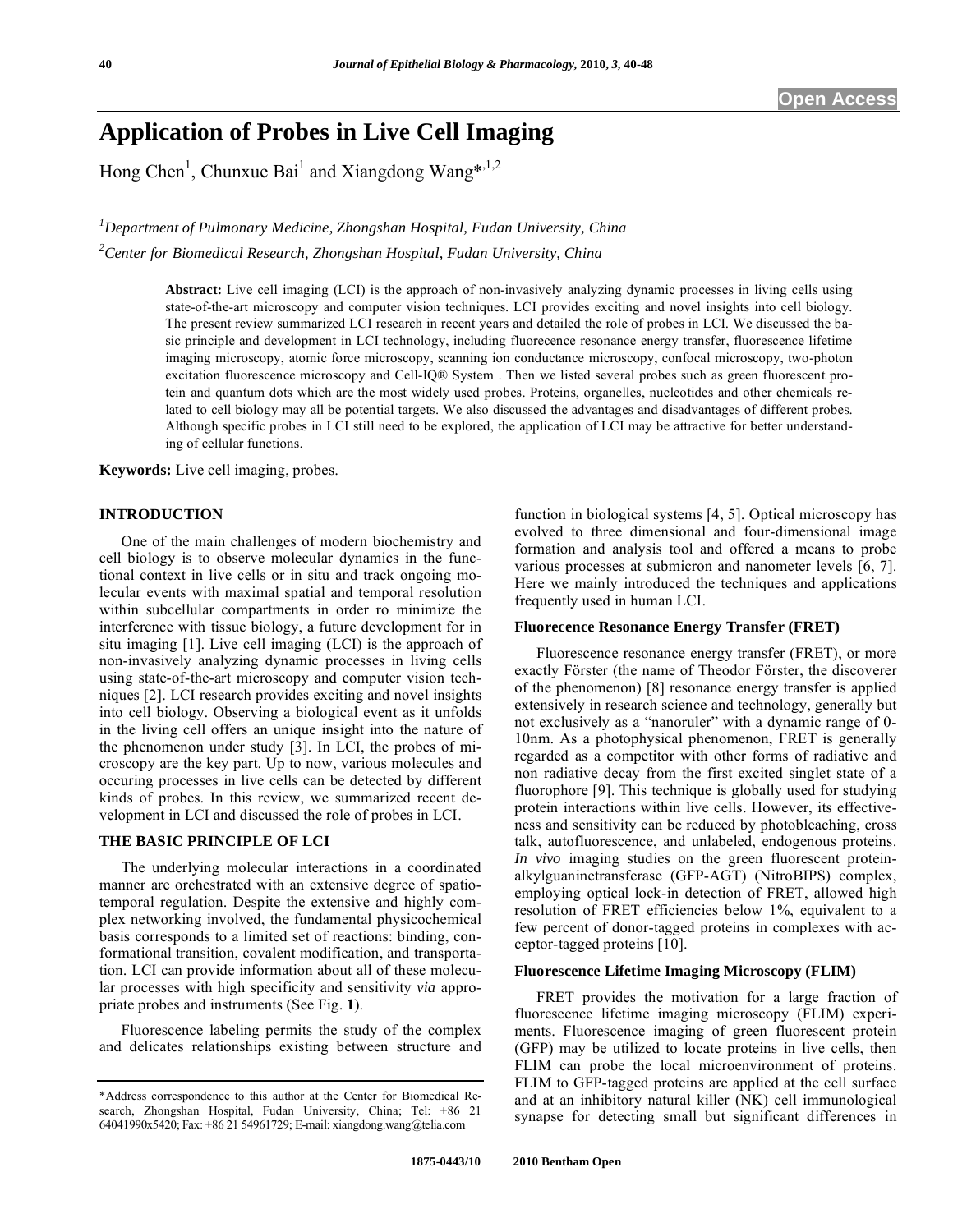

Fig. (1). Overview of the general principle for live cell imaing. Probes are constructed to label specific targets, i.e proteins, receptors, nucleotides etc. Upon stimulations of the cells with potential endogenous and exogenous chemicals, the increase or decrease signals, such as fluorescence are observed by microscopes.

fluorescence lifetimes, suggesting that FLIM could be broadly useful in imaging discrete membrane environment for a given protein [11].

### **Atomic Force Microscopy (AFM)**

 The atomic force microscope (AFM) is a powerful tool to investigate surface and submembranous structures of living cells under physiological conditions at high resolution. This property enabled us to study the interaction between live hepatic NK cells, also called pit cells, and colon carcinoma cells *in vitro*. AFM can be utilized to probe early cytotoxic effects of effector cell to target cell contact in nearby physiological conditions. Other routine cytotoxicity tests were also used to detect the first cytotoxic effects after 1.5-3 h coincubation at the earliest [12].

 As AFM imaging of live specimens become more commonplace, at least two important questions are raised: whether live specimens remain viable during and after AFM and whether there is a transfer of membrane components from the cell to the AFM probe during probe-membrane interaction. Although AFM imaging of live cells in culture didn't affect long-term cell viability, there were substantial probe-membrane interactions that lead to transfer of membrane components to the probe [13]. During LCI *via* AFM, the interactions between the AFM probe and the membrane lead to distorted cell images. An image correction method was developed based on the force-distance curve [14] and the modified Hertzian model [15]. Results have shown that the model could be used to recover up to 30% of the actual cell height depending on the loading force. The accuracy of the model was also investigated with respect to the loading force and mechanical property of the cell membrane [16].

#### **Scanning Ion Conductance Microscopy**

 Scanning ion conductance microscopy (SICM) provides unique information about living cells, which help us to understand more cellular functions. It is a potentially powerful tool for research on living renal cells [17] and has been used to elucidate how a functional epithelial monolayer maintains its integrity [18]. Hopping mode SICM allowed noncontact imaging of the complex three-dimensional surfaces of live cells with resolution better than 20 nm. Thus, this technique could exam nanoscale phenomena on the surface of live cells under physiological conditions [19].

# **Confocal Microscopy**

 The application fluorescence to confocal and tow-photon excitation (2PE) optical microscopy has led to terrific advances in the study of biological systems from the threedimentional (3D) micro-spectroscopic level down to single molecule detection (SMD) schemes. The advent of the confocal fluorescence microscope substantially increased comprehension of the structure and functional organizational motifs of biological systems [20]. Shevchuk *et al.* [21] firstly introduced a high resolution surface scanning confocal microscopy technique that enables imaging of endocytic pits in apical membranes of live cells, which improved topographical resolution of the microscope together with simultaneous fluorescence confocal detection produces pairs of images of cell surfaces sufficient to identify single endocytic pits.

# **Two-Photon Excitation (2PE) Fluorescence Microscopy**

 Two-photon fluorescence microscopy [22, 23] is probably the most relevant advancement in fluorescence optical microscopy since the introduction of confocal imaging [24,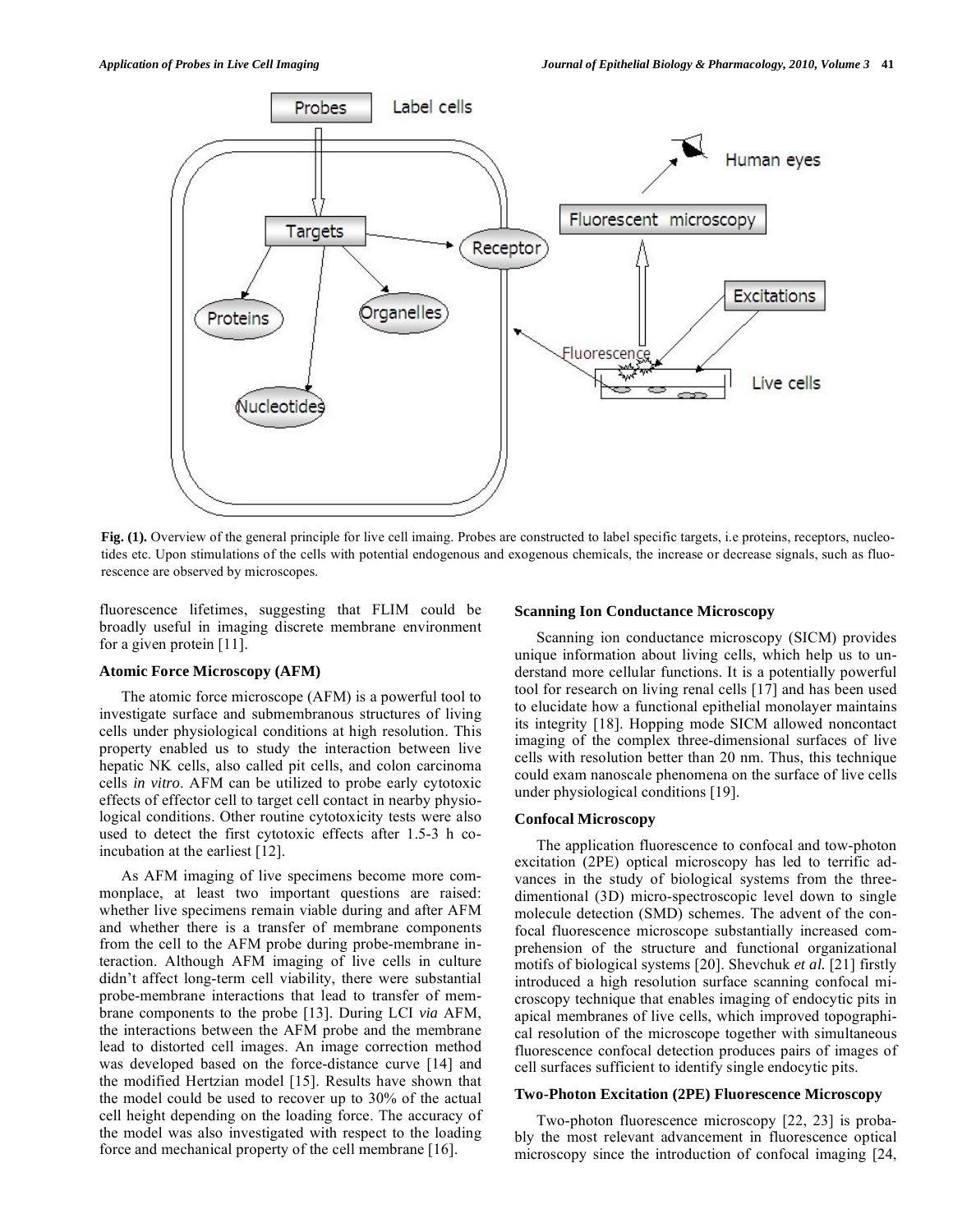25]. Many commercially available fluorescent probes have been used in multiphoton-based imaging studies despite exhibiting relatively low two-photon absorption cross-section values in the tunability range of ultrafast Ti:sapphire lasers commonly used in multiphoton microscopy imaging. Such properties make these fluorenyl derivatives compelling candidates for multiphoton bioimaging applications, and in particular, as probes or tags for direct covalent linkage onto biomolecules [26].

# **Cell-IQ® System**

 Cell IQ system (Chip-Man Technologies Ltd., Tampere, Finland) is a fully integrated continuous LCI and analysis platform, ideal for cell lines, primary cells, co-cultures and mono-player tissue models [27] (see Fig. **2**). Through the proprietary integrated informatics and optics identifies, Cell-IQ visualized and recorded all changes in morphology and physiology down to the single cell during an incubation in real time [28]. Cell-IQ combined long term cell incubation conditions with phase contrast imaging and Machine Vision Technology [29] to automatically identify, analyze and quantify cell morphological features, which allowed researchers to follow the entire culture through all growth phases [27]. This new automated system enabled rapid and reliable analysis of undifferentiated growth dynamics of human embryonic stem cells [30].

# **PROBE SORTING**

 Probes are the core part of microscopy. Generally, probes are molecules which can interact with specific targets (proteins, genes, etc.) and can be detected by certain instrument.

The advent of genetically encoded markers, such as GFP (see Fig. **3a**) and its variants, has truly revolutionized the biochemical methods required to selectively label molecules or cellular compartments and record their properties in living systems [31, 32]. A multitude of fluorescent indicators and sensors can now be inserted in the genome of various organisms. Advanced chemical methods have also been developed to conjugate biomolecules (proteins, nucleic acids, sugars, etc.) to exogenous probes used as contrast agents [33].

 Advanced inorganic nano-materials added new elements to the toolbox with which biological systems can be investigated [34]. Semiconductor nanocrystals, or quantum dots (QDs), are exciting new fluorescent probes in imaging at the single molecule to the whole animal level. They are composed of different semiconductor materials, including the most frequently used one being made of a CdSe core capped by a ZnS shell (Fig. **3b**) [35]. These nanocrystals are capped with surface ligands (bifunctional molecules, amphiphilic polymers, phospholipids, etc.) that render them hydrophilic and provide them with functional properties. These coatings alter their hydrodynamic radii and surface charge, which can drastically affect properties such as diffusion within the cell cytoplasm. The effects of surface ligands on the hydrodynamic radius and on the nanoparticle mobility are complex and strongly dependent on a combination of the inorganic core size, nature and lateral extension of the hydrophilic surface coating. These features are critical for the design of QDbased biosensing assays as well as QD bioconjugate diffusion in live cells [36]. Different probes are for different purposes. We classified several commonly used probes in LCI studies in Table **1**.



**Fig. (2).** A scheme drawing of the Cell-IQ<sup>®</sup> system. This system contains three components. The cell growth environment chamber, where microplates or culture flasks can be maintained under optimal growth conditions of gas, humidity and temperature within Cell-IQ for days or even months. The optics system comprises of a microscope, light source and camera for recording time lapse digital images. The Cell-IQ analyzer software utilizes machine vision to automatically identify and quantify cell types.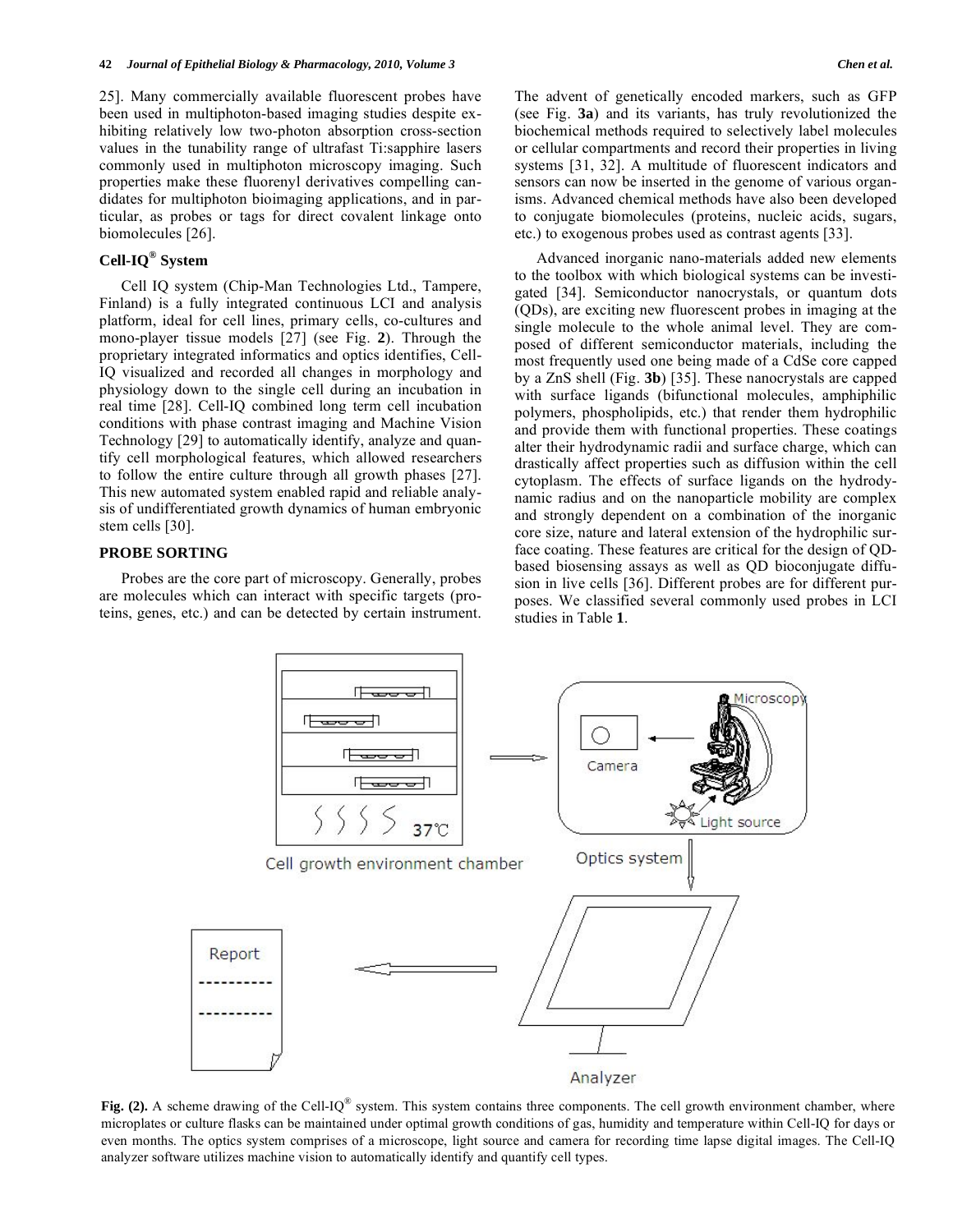

**Fig. (3).** The structures of green fluorescent protein (GFP) and quantum dot(QDs). (**a**). a scheme of a recombinant protein with a targeting molecule fused with GFP to trace the position of the targeting molecule. (**b**) QDs are inorganic fluorophores and consist of a cadium selenide (CdSe) core with several layers of a thick zinc sulfide (ZnS) shell to improve quantum yield and photostability.

**Table 1. The Classification of Probes Commonly Used in Live Cell Imaging** 

| <b>Classification</b> |                                       | Reference number      |
|-----------------------|---------------------------------------|-----------------------|
| Fluorescent protein   | Green fluorescent protein(GFP)        | $[37-40, 44, 45, 94]$ |
|                       | Near-infrared fluorescence(NIRF)probe | $[49]$                |
|                       | Two-photon fluorescent probe          | [64, 76]              |
| Nanoparticles         | Quantum dot (QDs) probes              | [42, 43]              |
|                       | pH sensitive probe                    | [51, 52, 95]          |
|                       | Gold nanoparticles                    | $[83]$                |
|                       | Magnetic nanocrystal                  | [84]                  |

### **Proteins**

 Direct observation of molecular dynamics can provide important information about cellular events that cannot be obtained by other methods. Thus imaging of protein dynamics in living cells becomes an important tool for cell biology to study molecular and cellular functions.

# **Protease**

 Determination of the specific roles of proteases in cell migration and invasion requires high-resolution imaging of the sites of protease activity during live cell migration through extracellular matrices. A novel fluorescent biosensor was designed to detect localized extracellular sites of protease activity and to test requirements for matrix metalloprotease (MMP) function as cells migrate and invade threedimensional collagen matrices. The new type of highresolution probe provided site-specific reporting of protease activity and insights into mechanisms by which cells migrate through extracellular matrices; it also helps to clarify discrepancies between previous studies regarding the contributions of proteases to metastasis [37]. Protease activity is tightly regulated in both normal and disease conditions. However, it is often difficult to monitor the dynamic nature of this regulation in the context of a live cell or whole organism. A series of quenched activity-based probes which become fluorescent upon activity-dependent covalent modification of a protease target, were used to monitor real-time protease activity in live human cells with fluorescence microscopy techniques as well as standard biochemical methods [38].

# **Receptors and Ligands on Membrane**

 An emerging theme in cell biology is that cell surface receptors need to be considered as part of supramolecular complexes of proteins and lipids facilitating specific receptor conformations and distinct distributions, e.g., at the immunological synapse. Thus, a new goal is to develop bioimaging which not only locate proteins in live cells but can also probe their environment. Suhling *et al*. [39] showed that the fluorescence decay of GFP depended on the local refractive index by time-correlated single-photon counting. This novel approach paves the way for imaging the biophysical environment of specific GFP-tagged proteins in live cells. A pulse labeling of AGT-ER(the human estrogen receptor alpha with human O6-alkylguanine-DNA alkyltransferase) fusion proteins with different fluorophores was presented as a novel tool for investigating the functional regulation of nuclear receptors in individual cells [40].

 A 99mTc-labeled stromal cell-derived factor-1 (SDF-1) alpha radiotracer could be used as a sensitive and specific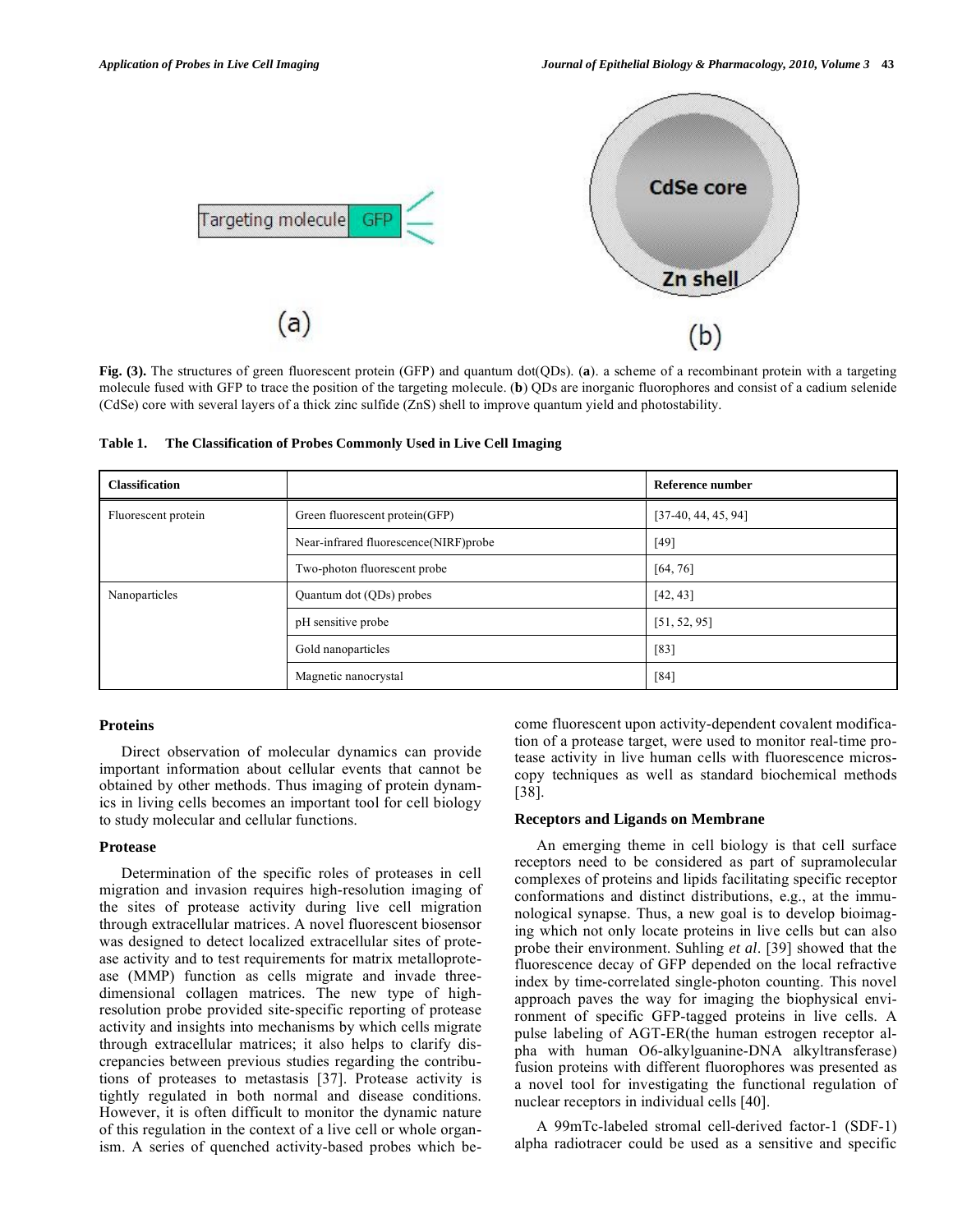probe for CXCR4 expression *in vivo* and to quantify changes in CXCR4 expression under different physiologic and pathologic states [41]. QDs was used as a probe to detect membrane molecules of interest and was applicable to various cultured cells [42]. Ligand nerve growth factor-bound quantum dots (NGF-QDs) were powerful intracellular probes providing biologists with new capabilities and fresh insight for studying endocytic receptor signaling events in real time, and at the resolution of single or small numbers of receptors in live cells [43].

#### **Intracellular Transport System**

 High-resolution imaging of cell-based fluororeporters is used to establish and to correlate quantifiable metrics of cell functional endpoints (e.g., cell growth, cell adhesion, cell attachment strength), as well as of intracellular cytoskeletal features (e.g., descriptors of actin organization) on a set of model biomaterial substrates synthesized by combinatorial variations. This quantitative approach of live fluororeporter cell imaging could be valuable for metrology of cell-material interactions [44]. Cytoplasmic dynein 1 is a multi-subunit motor protein responsible for microtubule minus enddirected transport in axons. By constructed GFP-tagged intermediate chains, LCI and comparative immunocytochemical analyses showed that dynein was enriched in the actin rich region of growth cones [45]. Likewisely, a novel fluorescence loss in photobleaching (FLIP)-based approach utilized a synaptophysin-enhanced green fluorescent protein (EGFP) probe that allowed the differential evaluation of the ante- and retrograde transport parameters. The application of an ECFP/VenusYFP fusion FRET couple improved the precision of axonal transport measurements since it combined FLIP and fluorescence localization after photobleaching (FLAP) techniques and eliminated the need for prebleaching images [46].

#### **Proteins in Programmed Cell Death**

 Programmed cell death, or apoptosis, is an essential event in animal development which is required for normal cellular homeostasis, and the deregulation of apoptotic process is implicated in various diseases. Using small molecules as molecular probes, mechanisms specifically regulating the death of mammalian cells can be investigated [47]. A "smart" activated peptide-based probe was developed and applied for detection of Ras-related farnesyl protein transferase (FPT). Upon farnesylation by FPT, the probe was brought close to a hydrophobic milieu and as a consequence emitted fluorescent light that could be detected by several media, such as fluorescence microscopy, a plate reader, and an optical imaging system [48].

 The second generation probe of a cell-penetrating nearinfrared fluorescence (NIRF) probe based on an activating strategy was used to detect apoptosis-associated caspase activity *in vivo*. KcapQ, with a modified cell-penetrating peptide sequence (KKKRKV), represented an improved effector caspase-activatable NIRF probe for enhanced noninvasive analysis of apoptosis in whole cells and live animals [49]. Osteoclasts degraded bone matrix by demineralization followed by degradation of type I collagen through secretion of the cysteine protease, cathepsin K. By NIRF probe activated by cathepsin K, Kozloff *et al*. [50] demonstrated noninvasive visualization of bone degrading enzymes in models

of accelerated bone loss, which might provide a means for early diagnosis of upregulated resorption and rapid feedback on efficacy of treatment protocols prior to significant loss of bone in the patient.

#### **Organelles**

 It has been proven that pH played a pivotal role in many acidic cellular compartments and that the monitoring of pH fluctuations in acidic organelles was essential to investigate the cellular function of the compartments [51]. However, the classic fluorescent dyes (such as fluoresceins, rhodamines and coumarins) were not suitable for studying acidic organelles (such as lysosomes) because their fluorescence is significantly decreased under neutral or acidic conditions. The compound 2-(4-pyridyl)-5-((4-(2-dimethylaminoethyl-aminocarbamoyl) methoxy) phenyl) oxazole (PDMPO) selectively labeled acidic organelles (such as lysosomes) of live cells and the two distinct emission peaks could be used to monitor the pH fluctuations of live cells in ratio measurements. The unique fluorescence properties of PDMPO might give researchers a new tool with which to study acidic organelles of live cells [52].

 The combined utilization of three vital fluorescent probes (Hoechst 33342, LysoTracker DND-26, and MitoTracker CMTRos) permitted the dynamic imaging of four organelles during primate spermiogenesis: the nucleus, the mitochondria, the acrosomal vesicle, and the Golgi apparatus [53]. A novel membrane potential sensitive probe (JC-1), with its advantage of its color alteration reversibly from green to red with increasing membrane potentials, could be exploited for imaging live mitochondria on the stage of a microscope [54] .The ratiometric fluorescent pH indicator 8-hydroxypyrene-1,3,6-trisulfonic acid (HPTS) was the most advantageous available probe for the pH of endocytic organelles in live cells [51].

 The introduction of LV-pIN-KDEL was anticipated to greatly facilitate a real-time visualization of the structural plasticity and continuous nature of the neuronal endoplasmic reticulum (ER) in healthy and diseased brain tissue [55]. By ER probe erRFP plasmid and caspase-3 probe SCAT3 plasmid, Chen *et al*. [56] found that taxol induced a paraptosislike programmed cell death in human lung adenocarcinoma (ASTC-a-1) cells by cytoplasm vacuolization due to the swelling of both ER and mitochondria without activating the caspase enzymes. Latex beads are the preferred phagocytic substrate in biochemical studies of phagosome composition and maturation. Caution is needed in extrapolating results from latex bead phagosomes to phagosomes containing physiological substances, especially in early stages of the endocytic pathway [57].

# **Nucleotides (DNA and RNA)**

 Imaging products of gene expression in live cells will provide unique insights into the biology of cells. Molecular beacons made attractive probes for imaging mRNA in live cells as they can report the presence of an RNA target by turning on the fluorescence of a quenched fluorophore. There are two methods of linking molecular beacons to tRNA, showing how the joint molecules can be used for imaging an mRNA that is normally present in the cytoplasm in live cultured cells [58]. Multicolor quenched autoligating probes may be of general use in the detection and identification of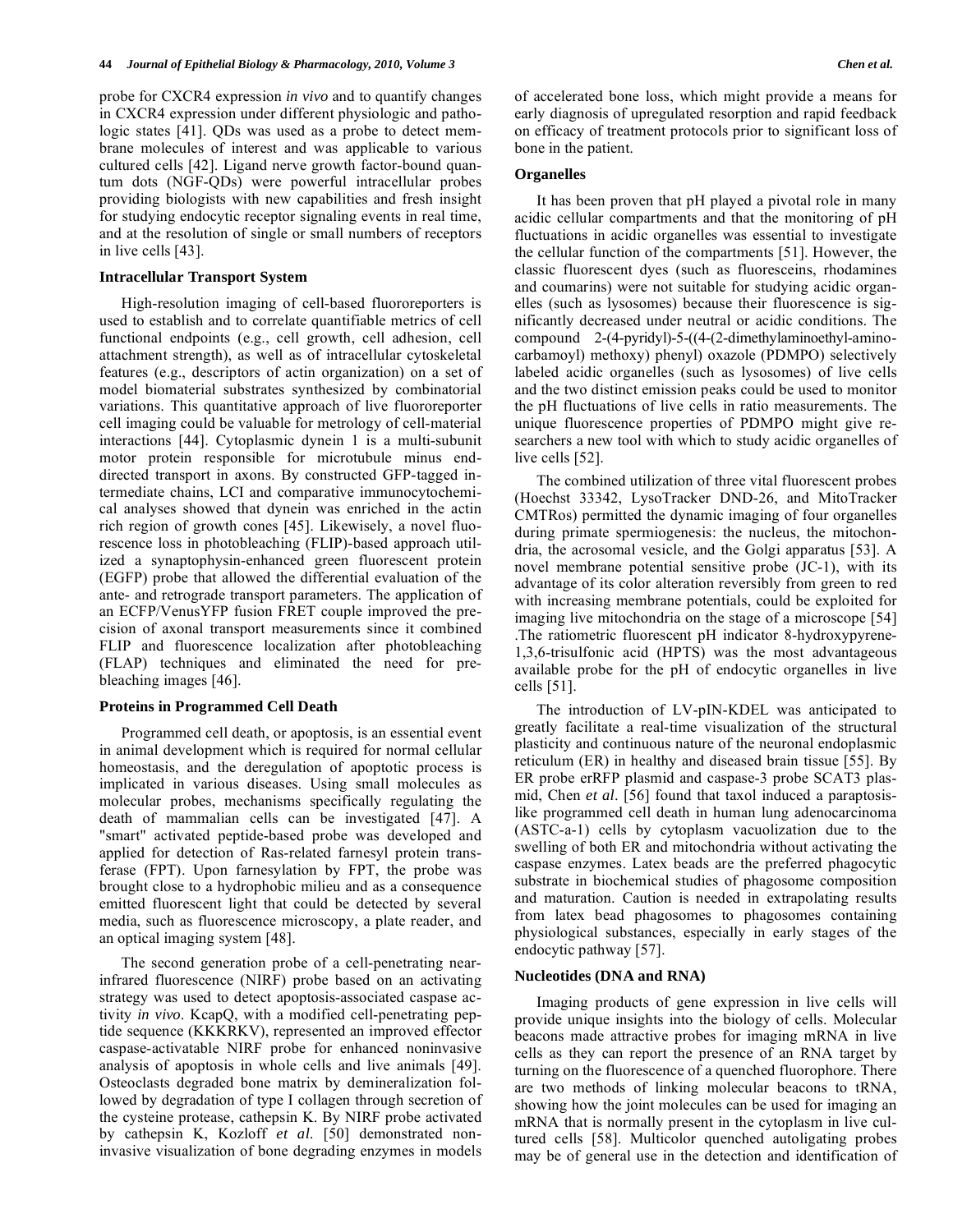sequences in solution, on microarrays, and in microorganisms [59].

 As a novel deep red fluorescing bisalkylaminoanthraquinone, DRAQ5 has high affinity for DNA and a high capacity to enter living cells. The fluorescence excitation and emission characteristics of DRAQ5 in living and fixed cells permitted the incorporation of the measurement of cellular DNA content into a variety of multiparameter cytometric analyses [60]. Nucleic acid-templated chemistry is a promising strategy for imaging genetic sequences in living cells. Two new nucleophiles for use in templated nucleophilic displacements with DNA probes were synthesized. The probes were also tested for imaging ribosomal RNA sequences in live *E. Coli* [61].

# **Chemicals**

# *NO*

 Nitric oxide (NO) serves as a messenger for cellular signaling. To visualize NO in living cells, a turn-on fluorescent probe combined with microscopy was synthesized. Both the sensitivity to nanomolar concentrations of NO and the spatiotemporal information provided by this complex demonstrate its value for numerous biological applications [62].

# *Radicals*

 Radical, especially oxygen free radical, is a major cause of liver injury during reperfusion. BODIPY-alpha-Tocopherol adduct (B-TOH), a novel lipophilic fluorescent antioxidant indicator, is a sensitive and specific probe enabling the molecular imaging of peroxyl radicals in the lipid membranes of live cells [63]. Two-photon confocal microscopy experiments in live macrophages showed that Peroxy Lucifer 1 (PL1), which is a newly synthezied fluorescent probe for imaging hydrogen peroxide produced in living cells by a ratiometric response, can ratiometrically visualize localized hydrogen peroxide bursts generated in living cells at immune response levels [64]. Luminescence analysis has been recently proposed to measure free radical generation by isolated cells or organs, but it allowed only global tissue luminescence. The method using a special saticon videocamera with image intensifier described, allowing the visualization in real time of oxygen free radicals generation on the surface of isolated intact organs, represents a novel and potent tool for the study of oxidative stress [65].

# *Lipid*

 Lipids serve as precursors for hormones or other signaling pathways like arachidonic acid derivates, and peptides are able to transfer signals over the membrane either by translocation or by binding to various receptors, which are often integral membrane proteins. The ability to study lipid signaling events has been greatly facilitated by the development of fluorescent molecular imaging techniques. This approach enables investigators to ascertain the involvement of lipid intermediates in diverse signaling pathways [66]. A new probe, which is a cholesterol compound with fluorescent boron dipyrromethene difluoride linked to sterol carbon-24 (BODIPY-cholesterol), closely mimics the membrane partitioning and trafficking of cholesterol and, because of its excellent fluorescent properties, enables the direct monitoring of sterol movement by time-lapse imaging using trace amounts of the probe [67].

 Sphingolipid binding domain (SBD) is a small peptide consisting of the SBD of the amyloid precursor protein. It can be conjugated to a fluorophore of choice and exogenously applied to cells, thus allowing for *in vivo* imaging. Fluorescently tagged SBD can be used to investigate the dynamic nature of glycosphingolipid-rich detergent-resistant microdomains that are cholesterol-dependent [68]. The novel probe, named Spy-LHP, reacted rapidly and quantitatively with lipid hydroperoxides to form the corresponding oxide, Spy-LHPOx, which emits extremely strong fluorescence (Phi approximately 1) in the visible range (lambda(em) = 535 nm, 574 nm). These findings establish Spy-LHP as a promising new tool for investigating the physiology of lipid hydroperoxides [69].

 The dicyanomethylenedihydrofuran (DCDHF) class of single-molecule fluorophores contains an amine donor and a dicyanomethylenedihydrofuran acceptor linked by a conjugated unit (benzene, naphthalene, or styrene). The photophysical and diffusive behaviors of the DCDHF lipid analogues in membranes were found to be competitive with the well-known lipid probe N-(6-tetramethyl rhodaminethio carbamoyl)-1,2-dihexadecanoyl-sn-glycero-3-phosphoet hanolamine [70]. CdTe QDs prepared in water phase would probably become an attractive alternative probe in cellular imaging and bio-labeling [71]. Lipid-enclosed CdSe quantum dots (LEQDs) can function as versatile contrast agents in epi-detection third harmonic generation microscopy for biological applications *in vivo*. Combined with a high penetration 1230 nm laser, these novel features made LEQDs excellent third harmonic generation contrast agents for *in vivo* deep-tissue imaging in the future [72].

### *Ions*

 Intracellular zinc levels are homeostatically regulated. Although most is bound, a pool of labile  $\text{Zn}^{2+}$  is present in cells. The zinc probe FluoZin-3 is useful to monitor zinc fluxes during fluorescent imaging of the trout hepatic cell line D11. With help of this probe, Muylle *et al*. [73] observed the implications for the interpretation of calculated intracellular  $Zn^{2+}$  concentrations. Besides, a newly synthesized zinc-sensitive fluorescent probe, N-(6-methoxy-8 quinolyl) -p-carboxybenzoylsulphonamide (TFLZn), was used to monitor intracellular zinc in live rat hippocampal slices. Evidence showed that zinc may play a role in a form of long-term potentiation exhibited by the mossy fibre pathway [74]. Coppersensor-1 (CS1) is a small-molecule, membrane-permeable fluorescent dye for imaging labile copper pools in biological samples, including live cells. This probe, comprising a boron dipyrromethene (BODIPY) chromophore coupled to a thioether-rich receptor, has a picomolar affinity for Cu<sup>+</sup> ion with high selectivity over competing cellular metal ions [75]. Addtionally, a novel, two-photon probe excited by 880 nm laser photons in response to  $Mg^{2+}$ ions, measured the  $Mg^{2+}$  ions concentration without interference by  $Ca^{2+}$  ions in living cells. The probe was capable of imaging endogenous stores of free  $Mg^{2+}$  at a few hundred micrometers depth in live tissues *via* two-photon microscopy [76].

# **Epithelium Specific Probes**

When delivered streptolysin O into living human epithelial cancer cells and primary chicken fibroblasts, multiply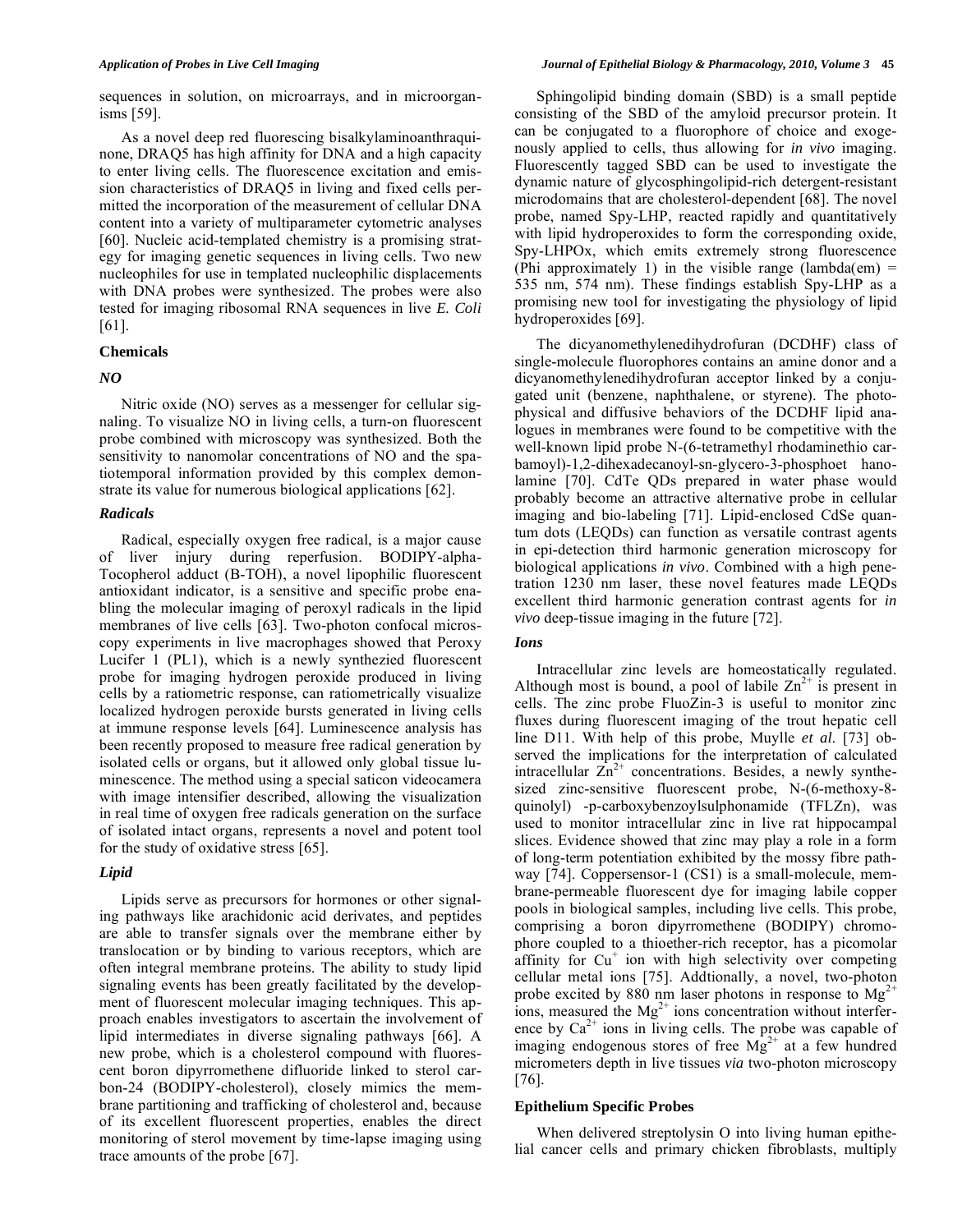labeled tetravalent RNA imaging probes (MTRIPs) allowed the accurate imaging of native mRNAs and a non-engineered viral RNA, of RNA co-localization with known RNAbinding proteins, and of RNA dynamics and interactions with stress granules [77]. To assess whether immunolabeled nanoparticle biomarkers are comparable to fluorescent marker imaging in measuring epidermal growth factor receptor (EGFR) expression, EGFR was quantified using both imaging methods in cell lines. Immunolabeled nanoparticles quantified receptor expression with performance comparable to fluorescence markers and showed promise to better characterize receptor expression *via* their refractive index sensitivity [78]. According to a study by plasmonic nanoparticles to image EGFR in live cells, dark-field microspectroscopy and labeled plasmonic nanoparticles have the potential utility for LCI [79]. Nanoshell bioconjugates can effectively target and image human epidermal growth factor receptor 2 (HER2), a clinically relevant biomarker, in live human breast carcinoma cells [80].

# **Cancer Cell Specific Probes**

 Molecular imaging of live cells provides a unique opportunity to study the growth of tumors. One research revealed that a cyclic peptide, LXY1 had the potential to be developed into an effective imaging and therapeutic targeting agent for human glioblastoma [81]. On the other hand, one major challenge in the evaluation of effectiveness of cancer therapy is the readout for tumor regression and favorable biological response to therapy. *In vivo* NIR imaging of focal cathepsin activity revealed inflammatory reactions etiologically linked with cancer progression and could be a suitable approach for monitoring response to therapy [82].

 Gold nanospheres significantly decreased cellular autofluorescence of live cancer cells under physiological conditions when excited at 280nm suggesting targeted gold nanoparticles optical probes could be contrast agents for fluorescence based diagnoses of cancer [83]. High performance *in vivo* magnetic resonance diagnosis of cancer was achievable by improved and multifunctional material properties of iron oxide nanocrystal probes [84]. On top of that, 2- (4-pyridyl)-5-((4-(2-

dimethylaminoethylaminocar-

bamoyl)methoxy)phenyl)oxazole (PDMPO) is another excellent probe for imaging newly deposited silica in living cells and has also a potential for a wide range of applications in various Si-related disciplines, including clinical research (e.g. lung fibrosis and cancer, bone development, artificial bone implantation), and chemistry and physics of materials research [85].

# **ADVANCE AND WEAKNESS**

 QDs are useful biological probes because of the increased photostability and quantum efficiency they offer over organic fluorophores. In comparison with fluorescent proteins, QDs have unique optical and elctronic properties, such as size-tunable light emission [86], improved signal brightness [87-90], resistance against photobleaching [91], and simultaneous excitation of multiple fluorescence colors [90].However, toxicity concerns arise since the QD core is composed of cadmium and selenium, both known to be noxious for humans and animals. Knight *et al*. demonstrated species and tissue differences in QD uptake and labeling, and underscore the need for long-term studies of QD toxicity and fate in cells [92].

### **FUTURE PERSPECTIVES**

 LCI has great potential value by providing important information of cells *in vivo*. A long term goal in imaging is to monitor the behavior of individual molecules of interest within the living cells of an organism [93]. Various probes and microscopes have been developed in recent years. All these are likely to play a key role in reaching this goal. Researchers still focused on searching adequate probes to lable specific biomolecules. With current interest and concerted efforts of scientists, it is likely that these approaches we discussed here may provide a means to diagnose disease at the earliest and most easily treatable stages, which is expected to improve clinical prognosis.

### **ACKNOWLEDGEMENTS**

 The review was supported by Shanghai Leading Academic Discipline Project, Project Number: B1115, Fudan University (Distinguished Professor Grant) and Shanghai Science & Technology Committee (08PJ1402900).

#### **REFERENCES**

- [1] Dufour P, Dufour S, Castonguay A, McCarthy N, De Koninck Y. Two-photon laser scanning fluorescence microscopy for functional cellular imaging: advantages and challenges or one photon is good... but two is better! Med Sci (Paris) 2006; 22: 837-44.
- [2] Tokuko H. Live cell imaging: approaches for studying protein dynamics in living cells. Cell Struct Funct 2002; 27: 333-4.
- [3] Shaw SL. Imaging the live plant cell. Plant J 2006; 45: 573-98.<br>[4] Tsien R.Y. The green fluorescent protein. Annu Rev Bior
- Tsien R.Y. The green fluorescent protein. Annu Rev Biochem 1998; 67: 509-44.
- [5] Shimomura O. The discovery of aequorin and green fluorescence protein. J Microsc 2005; 217: 3-15.
- [6] Amos B. Lessons from the history of light microscopy. Nat Cell Biol 2000; 2: E151-2.
- [7] Hell SW. Toward fluorescence nanoscopy. Nat Biotechnol 2003; 21: 1347-55.
- [8] Porter G. Some reflections on the work of Theodor Förster. Naturwissenschaften 1976; 63: 207-11.
- [9] Thomas MJ, Diane SL, Elizabeth A. Fluorescence resonance energy transfer (FRET) and fluorescence lifetime imaging microscopy (FLIM). From cells to proteins: imaging nature across dimensions: Springer: Netherlands 2006.
- [10] Mao S, Benninger RK, Yan Y, *et al.* Optical lock-in detection of FRET using synthetic and genetically encoded optical switches. Biophys J 2008; 94: 4515-24.
- [11] Treanor B, Lanigan PM, Suhling K, *et al.* Imaging fluorescence lifetime heterogeneity applied to GFP-tagged MHC protein at an immunological synapse. J Microsc 2005; 217: 36-43.
- [12] Braet F, Vermijlen D, Bossuyt V, De Zanger R, Wisse E. Early detection of cytotoxic events between hepatic natural killer cells and colon carcinoma cells as probed with the atomic force microscope. Ultramicroscopy 2001; 89: 265-73.
- [13] Schaus SS, Henderson ER. Cell viability and probe-cell membrane interactions of XR1 glial cells imaged by atomic force microscopy. Biophys J 1997; 73: 1205-14.
- [14] Cappella B, Baschieri P, Frediani C, Miccoli P, Ascoli C. Forcedistance curves by AFM. IEEE Eng Med Biol Mag 1997; 16: 58- 65.
- [15] Mahaffy RE, Shih CK, MacKintosh FC, Käs J. Scanning Probe-Based Frequency-Dependent Microrheology of Polymer Gels and Biological Cells. Phys Rev Lett 2000; 85: 880-3.
- [16] Shen Y, Sun JL, Zhang A, Hu J, Xu LX. A new image correction method for live cell atomic force microscopy. Phys Med Biol 2007; 52: 2185-96.
- [17] Gorelik J, Zhang Y, Shevchuk AI, *et al.* The use of scanning ion conductance microscopy to image A6 cells. Mol Cell Endocrinol 2004; 217: 101-8.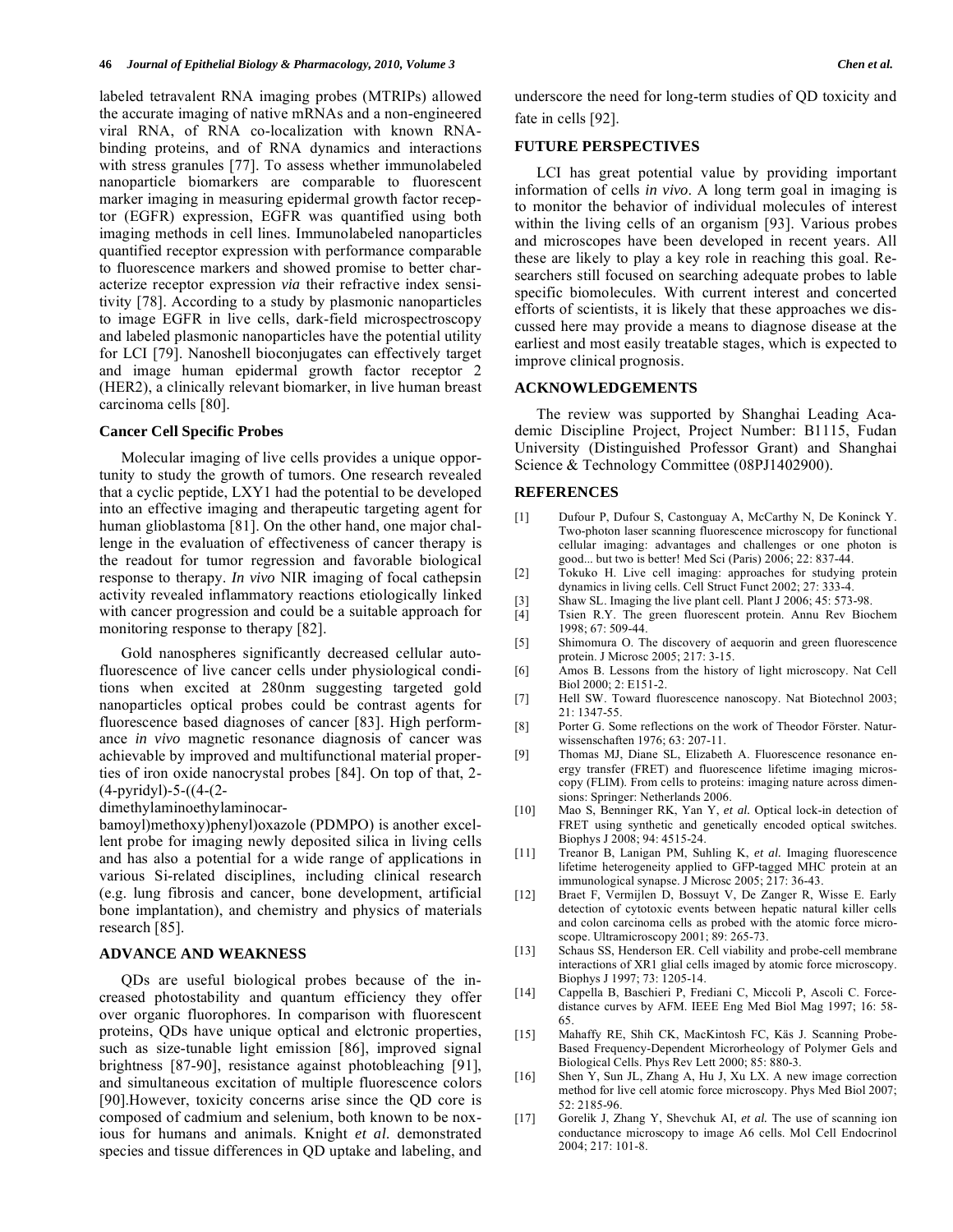- [18] Zhang Y, Gorelik J, Sanchez D, *et al.* Scanning ion conductance microscopy reveals how a functional renal epithelial monolayer maintains its integrity. Kidney Int 2005; 68: 1071-7.
- [19] Novak P, Li C, Shevchuk AI, *et al.* Nanoscale live-cell imaging using hopping probe ion conductance microscopy. Nat Methods 2009; 6: 279-81.
- [20] Amos WB, White JG. How the Confocal Laser Scanning Microscope entered Biological Research. Biol Cell 2003; 95: 335-42.
- [21] Shevchuk AI, Hobson P, Lab MJ, Klenerman D, Krauzewicz N, Korchev YE. Endocytic pathways: combined scanning ion conductance and surface confocal microscopy study. Pflugers Arch 2008; 456: 227-35.
- [22] Diaspro A. Two-photon excitation microscopy. IEEE Eng Med Biol 1999; 18: 16-99.
- [23] Pennisi E. Biochemistry: photons add up to better microscopy. Science 1997; 275: 480-1.
- [24] Zipfel WR, Williams RM, Webb WW. Nonlinear magic: multiphoton microscopy in the biosciences. Nat Biotechnol 2003; 21: 1369- 77.
- [25] Girkin JM. Optical physics enables advances in multiphoton imaging. J Phys D: Appl Phys 2003; 36: R250-R8.
- [26] Schafer-Hales KJ, Belfield KD, Yao S, Frederiksen PK, Hales JM, Kolattukudy PE. Fluorene-based fluorescent probes with high twophoton action cross-sections for biological multiphoton imaging applications. J Biomed Opt 2005; 10: 051402.
- [27] Chip-man Technologies Ltd. Available from: http: //www.chipmantech.com
- [28] Sislab Supply Innovative Solutions for Life Science Research. Available from: http: //nuke.sislab/Home
- [29] Melles Griot. Available from: http: //www.mellesgriot.com
- [30] Narkilahti S, Rajala K, Pihlajamäki H, Suuronen R, Hovatta O, Skottman H. Monitoring and analysis of dynamic growth of human embryonic stem cells: comparison of automated instrumentation and conventional culturing methods. Biomed Eng Online 2007; 6: 11.
- [31] Giepmans BN, Adams SR, Ellisman MH, Tsien RY. The fluorescent toolbox for assessing protein location and function. Science 2006; 312: 217-24.
- [32] Tsien RY. Building and breeding molecules to spy on cells and tumors. FEBS Lett 2005; 579: 927-32.
- [33] Chen I, Ting AY. Site-specific labeling of proteins with small molecules in live cells. Curr Opin Biotechnol 2005; 16: 35-40.
- [34] Alivisators P. The use of nanocrystals in biological detection. Nat Biotechnol 2004; 22: 47-52.
- [35] Dabbousi BO, Rodriguez-Viejo J, Mikulec FV, *et al.* (CdSe)ZnS Core-Shell Quantum Dots: Synthesis and Characterization of a Size Series of Highly Luminescent Nanocrystallites. J Phys Chem B 1997; 101: 9463-75.
- [36] Pons T, Uyeda HT, Medintz IL, Mattoussi H. Hydrodynamic dimensions, electrophoretic mobility, and stability of hydrophilic quantum dots. J Phys Chem B 2006; 110: 20308-16.
- [37] Packard BZ, Artym VV, Komoriya A, Yamada KM. Direct visualization of protease activity on cells migrating in three-dimensions. Matrix Biol 2009; 28: 3-10.
- [38] Blum G, Mullins SR, Keren K, *et al.* Dynamic imaging of protease activity with fluorescently quenched activity-based probes. Nat Chem Biol 2005; 1: 203-9.
- [39] Suhling K, Siegel J, Phillips D, *et al.* Imaging the environment of green fluorescent protein. Biophys J 2002; 83: 3589-95.
- [40] Pick H, Jankevics H, Vogel H. Distribution plasticity of the human estrogen receptor alpha in live cells: distinct imaging of consecutively expressed receptors. J Mol Biol 2007; 374: 1213-23.
- [41] Misra P, Lebeche D, Ly H, *et al.* Quantitation of CXCR4 expression in myocardial infarction using 99mTc-labeled SDF-1alpha. J Nucl Med 2008; 49: 963-9.
- [42] Bannai H, Lévi S, Schweizer C, Dahan M, Triller A. Imaging the lateral diffusion of membrane molecules with quantum dots. Nat Protoc 2006; 1: 2628-34.
- [43] Rajan SS, Liu HY, Vu TQ. Ligand-bound quantum dot probes for studying the molecular scale dynamics of receptor endocytic trafficking in live cells. ACS Nano 2008; 2: 1153-66.
- [44] Treiser MD, Liu E, Dubin RA, Sung HJ, Kohn J, Moghe PV. Profiling cell-biomaterial interactions *via* cell-based fluororeporter imaging. Biotechniques 2007; 43: 361-6, 8.
- [45] Myers KR, Lo KW, Lye RJ, *et al.* Intermediate chain subunit as a probe for cytoplasmic dynein function: biochemical analyses and live cell imaging in PC12 cells. J Neurosci Res 2007; 85: 2640-7.
- [46] Iliev AI, Wouters FS. Application of simple photobleaching microscopy techniques for the determination of the balance between anterograde and retrograde axonal transport. J Neurosci Methods 2007; 161: 39-46.
- [47] Gangadhar NM, Stockwell BR. Chemical genetic approaches to probing cell death. Curr Opin Chem Biol 2006; 11: 83-7.
- [48] Pham W, Pantazopoulos P, Moore A. Imaging farnesyl protein transferase using a topologically activated probe. J Am Chem Soc 2006; 128: 11736-7.
- [49] Maxwell D, Chang Q, Zhang X, Barnett EM, Piwnica-Worms D. An improved cell-penetrating, caspase-activatable, near-infrared fluorescent Peptide for apoptosis imaging. Bioconjug Chem 2009;  $20 \cdot 702 - 9$
- [50] Kozloff KM, Quinti L, Patntirapong S, *et al.* Non-invasive optical detection of cathepsin K-mediated fluorescence reveals osteoclast activity *in vitro* and *in vivo*. Bone 2009; 44: 190-8.
- [51] Overly CC, Lee KD, Berthiaume E, Hollenbeck PJ. Quantitative measurement of intraorganelle pH in the endosomal-lysosomal pathway in neurons by using ratiometric imaging with pyranine. Proc Natl Acad Sci USA 1995; 92: 3156-60.
- [52] Diwu Z, Chen CS, Zhang C, Klaubert DH, Haugland RP. A novel acidotropic pH indicator and its potential application in labeling acidic organelles of live cells. Chem Biol 1999; 6: 411-8.
- [53] Moreno RD, Ramalho-Santos J, Chan EK, Wessel GM, Schatten G. The Golgi apparatus segregates from the lysosomal/acrosomal vesicle during rhesus spermiogenesis: structural alterations. Dev Biol 2000; 219: 334-49.
- [54] Reers M, Smith TW, Chen LB. J-aggregate formation of a carbocyanine as a quantitative fluorescent indicator of membrane potential. Biochemistry 1991; 30: 4480-6.
- [55] Jones VC, McKeown L, Verkhratsky A, Jones OT. LV-pIN-KDEL: a novel lentiviral vector demonstrates the morphology, dynamics and continuity of the endoplasmic reticulum in live neurones. BMC Neurosci 2008; 9: 10.
- [56] Chen TS, Wang XP, Sun L, Wang LX, Xing D, Mok M. Taxol induces caspase-independent cytoplasmic vacuolization and cell death through endoplasmic reticulum (ER) swelling in ASTC-a-1 cells. Cancer Lett 2008; 270: 164-72.
- [57] Giorgione J, Clarke M. Heterogeneous modes of uptake for latex beads revealed through live cell imaging of phagocytes expressing a probe for phosphatidylinositol-(3,4,5)-trisphosphate and phosphatidylinositol-(3,4)-bisphosphate. Cell Motil Cytoskeleton 2008; 65: 721-33.
- [58] Mhlanga MM, Tyagi S. Using tRNA-linked molecular beacons to image cytoplasmic mRNAs in live cells. Nat Protoc 2006; 1: 1392- 8.
- [59] Sando S, Abe H, Kool ET. Quenched auto-ligating DNAs: multicolor identification of nucleic acids at single nucleotide resolution. J Am Chem Soc 2004; 126: 1081-7.
- [60] Smith PJ, Blunt N, Wiltshire M, *et al.* Characteristics of a novel deep red/infrared fluorescent cell-permeant DNA probe, DRAQ5, in intact human cells analyzed by flow cytometry, confocal and multiphoton microscopy. Cytometry 2000; 40: 280-91.
- [61] Miller GP, Silverman AP, Kool ET. New, stronger nucleophiles for nucleic acid-templated chemistry: synthesis and application in fluorescence detection of cellular RNA. Bioorg Med Chem 2008; 16: 56-64.
- [62] Lim MH, Xu D, Lippard SJ. Visualization of nitric oxide in living cells by a copper-based fluorescent probe. Nat Chem Biol 2006; 2: 375-80.
- [63] Khatchadourian A, Krumova K, Boridy S, Ngo AT, Maysinger D, Cosa G. Molecular imaging of lipid peroxyl radicals in living cells with a BODIPY-alpha-tocopherol adduct. Biochemistry 2009; [Epub ahead of print].
- [64] Srikun D, Miller EW, Domaille DW, Chang CJ. An ICT-based approach to ratiometric fluorescence imaging of hydrogen peroxide produced in living cells. J Am Chem Soc 2008; 130: 4596-7.
- [65] Gasbarrini A, Pasini P, Nardo B, *et al.* Chemiluminescent real time imaging of post-ischemic oxygen free radicals formation in livers isolated from young and old rats. Free Radic Biol Med 1998; 24: 211-6.